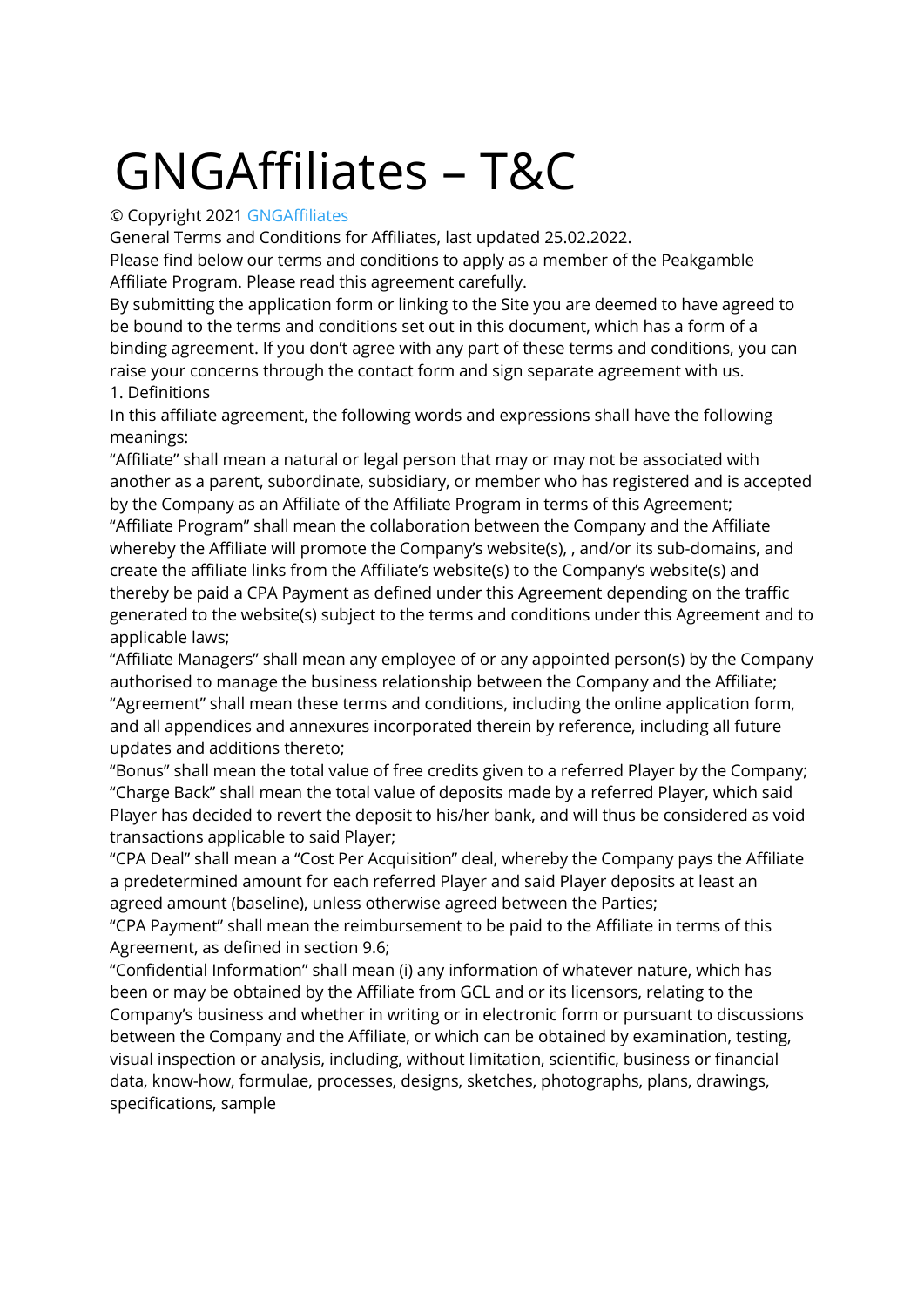reports, models, Player lists, price lists, studies, findings, computer software, inventions or ideas; or (ii) analyses concepts, compilations, studies and other material prepared by or in possession or control of the Affiliate which contain or otherwise reflect or are generated from any such information relating to the Company's business as is specified in this definition and includes any dispute between the Affiliate and the Company resulting from this Agreement;

"Copyright" for the purposes of this Agreement shall be limited to the existing and future copyright in the trademark devices, logos, getup, trade dress, websites, Marketing Material and/or trading styles relating to, or incorporated in, the Company's website(s); "Fraudulent Activity" shall mean a deception which in the sole opinion of the Company is deliberately practiced by a Player or an Affiliate in order to secure a real or potential, unfair or unlawful gain, including but not limited to: (i) Chargebacks, (ii) Bonus abuse by a referred Player or a group of referred Players, (iii) the Affiliate's (or a third party's) encouragement of a referred Player to abuse the Company's Bonus offers, (iv) collusion on the part of the referred Player with any other referred Player, (v) the Affiliate's (or a third party's) offering or providing unauthorised incentives (financial or otherwise) to Players to encourage them to

sign up, or (vi) dropping or stuffing cookies;

"Marketing Guidelines" shall mean the Company's Marketing Guidelines, which can be found here, which the Affiliate shall adhere to;

"Marketing Material" shall mean various forms of branded, creative material, including but not limited to: online banners, html and text mailers, promotional material and other online and offline marketing material which the Company may provide to the Affiliate;

"Notice" shall mean any written document or message;

"Parties" . shall mean the Company and the Affiliate;

"Player" shall mean a person that the Affiliate directs in any manner to the Company and who can be linked to the Affiliate's Affiliate ID, and who registers as an end-customer to the Company website(s);

"Spam" shall mean any electronic mail message, transmitted to multiple commercial electronic mail recipients from or through a computer, where said message is sent without clear and proven agreement on the part of the recipient to receive said message from the sender;

"Term" shall be the term of this Agreement, commencing on the activation of the Affiliate's account (approved date) and remaining in full force and effect until the Affiliate's account is terminated in accordance with this Agreement (Termination Date);

"Written/Writing" shall include email or messages on Skype, msn or similar communication tools.

2. Terms of Use

2.1 An Affiliate must successfully comply with the provisions of clause 3 of this Agreement prior to this Agreement coming into force and effect. The Affiliate's successful application to become an Affiliate in the Affiliate Program in terms of clause 3 confirms the Affiliate's acceptance of this Agreement and is subject to the Affiliate's continued compliance with the terms and conditions of this Agreement.

2.2 The Affiliate should be advised that many of the provisions of this Agreement are created and imposed for the benefit of the Company and or its licensor, who has accepted all benefits as created and imposed.

2.3 Possible deal agreements 2.3.1 Starting plan – Revenue Share commission (relevant for all new affiliates)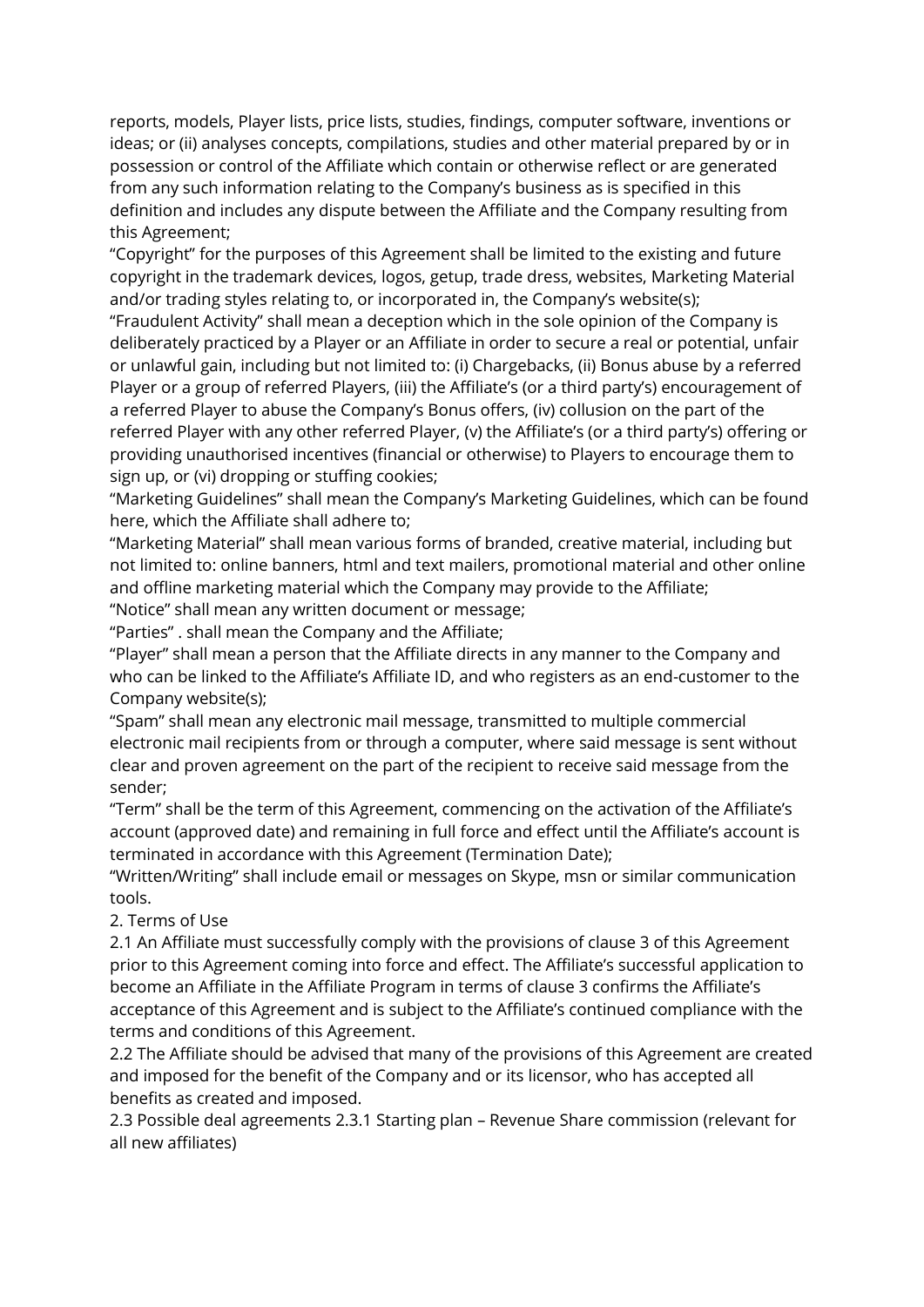20% – 0+ FTD 30% – 1+ FTD 35% – 6+ FTD 40% – 11+ FTD 45% – 16+ FTD 2.3.2 Tailor made deal (additional agreement) CPA Hybrid deal Flat Revenue Share 2.3.3 Exclusive partners (additional agreement) Full company access Enhanced deals Marketing benefits 2.3.4 Platinum partners (additional agreement) VIP package Deal benefits Exclusive gifts 3. Appointment as an Affiliate

3.1 The Company may evaluate the Affiliate's application on submission thereof. 3.2 The Affiliate is required to verify its identity and any beneficial owners (as defined in the applicable laws on the prevention of money laundering and financing of terrorism) by providing personal and, where applicable, company identification and registration documents and VAT information, including any other documents requested by the Company. For avoidance of doubt, the Company has the right to request such information at any time during the business relationship between the Company and the Affiliate.The Company will process the collected personal data in accordance with the privacy policy. 3.3 If a cost arises from tax or VAT not being paid by an Affiliate for its earnings coming through the Earnings Payment and that cost is being transferred over to the Company in any way, the Company has the right to deduct that cost from the future CPA Payment. Breach of this clause may also lead to the termination of the Agreement as set out in clause 11.4. 3.4 The Affiliate must provide the Company with a preferred method of payment for the Earnings Payment.

3.5 The Affiliate will be notified, if reviewed, in a timely manner of the Company's acceptance or rejection of its application. The acceptance or rejection of any application made by an Affiliate is at the Company's sole discretion.

4. Use of Marketing Material

4.1 Upon activation of the Affiliate's account, the Affiliate shall be provided access to Marketing Material via the Company's website, newsletters and Affiliate Managers. 4.2 Without transgressing other obligations in terms of this Agreement, the Affiliate agrees to:

4.2.1 Utilize new and updated Marketing Material as and when it is made available to the Affiliate by the Company, to ensure accurate advertising and marketing of promotions on offer from the Company;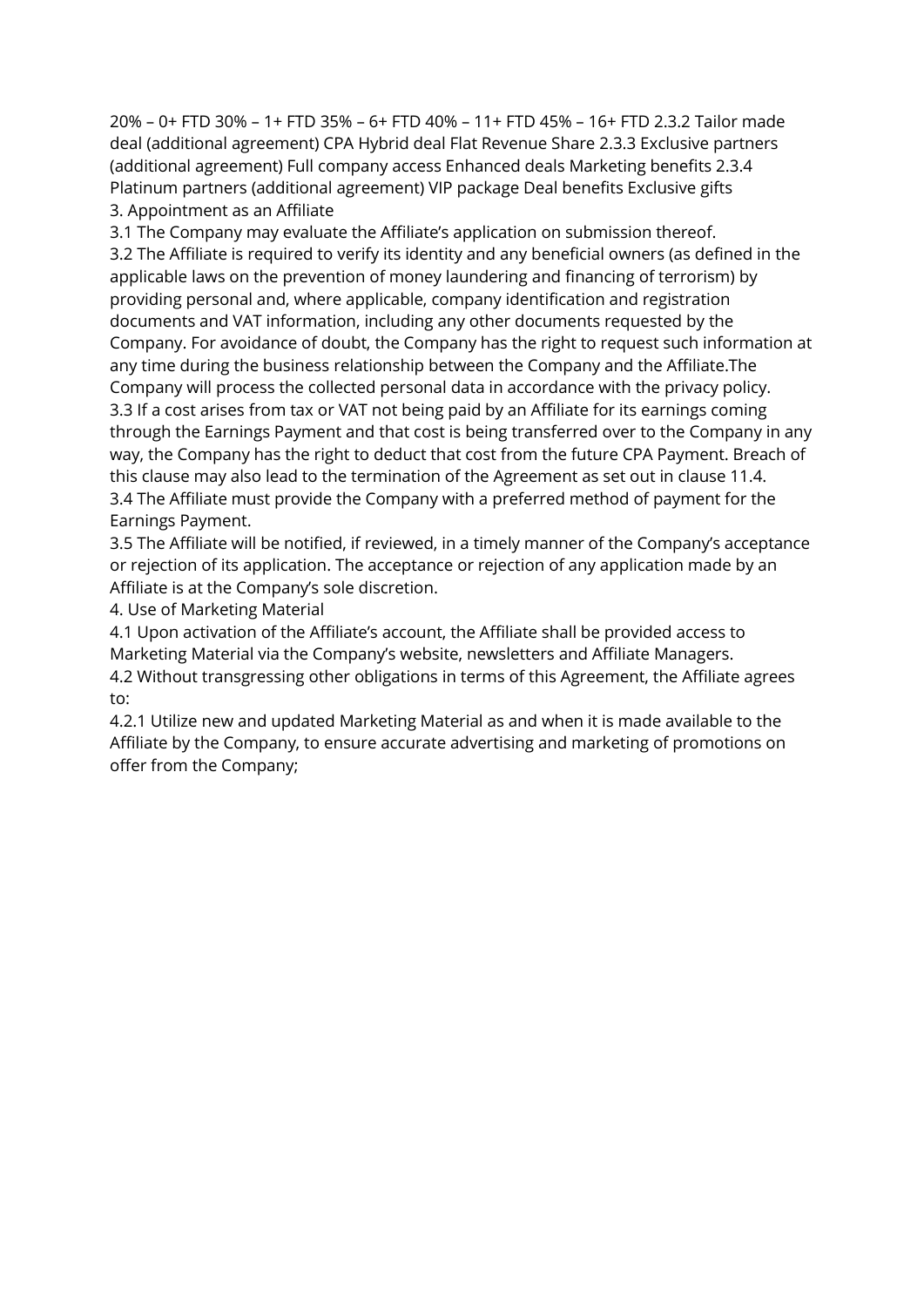4.3 The Affiliate shall, when using the Marketing Material, ensure said Marketing Material is applied exactly and accurately, and in accordance with the Company's Marketing Guidelines, which may change from time to time.

4.4 The Affiliate may design Marketing Material on behalf of the Company, for the sole purpose of directing Players to the Company's website(s), but subject to the following terms and conditions:

4.4.1 The Affiliate will strictly adhere to the instructions and guidelines as set out by the Company in the use of and reproduction of all materials; images; content; etc. pertaining to the identity of the Company brand.

4.4.2 The Affiliate will furnish the Company samples of any Marketing Material created by the Affiliate before the Affiliate may use or display the Marketing Materials in any form or fashion.

4.4.3 The Affiliate acknowledges that any and all Marketing Materials created by the Affiliate will at all times remain the property of the Company. The Affiliate acknowledges no claim or right of whatever nature in and to the Marketing Materials, other than those provided in terms of this Agreement.

4.4.4 The Affiliate shall not in any way represent that it has any rights of any nature to the Marketing Material, other than those that it enjoys in terms of this Agreement.

4.4.5 The Affiliate will take all reasonable steps to ensure that its employees, agents, contractors or representatives are made aware of its obligations in terms of this Agreement and that it can give full effect to such obligations.

5. Obligations and rights of the Company

5.1 The Company will track Players and their deposits and their play where required. The Company has the right to refuse Players (or to close their accounts) if necessary, to comply with any requirements that the Company may establish, or where a Player is in clear violation of any terms and conditions as imposed by the Company, where compliance to such terms and conditions would have been agreed to by the Player at the time of registration.

5.2 The Company will provide the Affiliate with Marketing Material, which may be updated from time to time, for the purpose of marketing and promoting the Company and the Company's website(s) and products.

5.3 The Company will provide reports to the Affiliate as a means to display performance of the Affiliate in terms of referred Players. The format, content and frequency of the reports may, at the Company's discretion, vary from time to time. The Company will provide the Affiliate with secure access to these reports.

5.4 The Company shall use its reasonable endeavours to ensure that whenever a new Player is directed to the Company's website(s) and registers a new account, the relevant new Player is identified as originating from the Affiliate's website. However, the Company shall not be held liable if it is unable to identify a new Player as originating from such website.

5.5 The Company has the right to monitor the Affiliate website to ensure that the Affiliate is complying with the terms of this Agreement. The Affiliate shall provide the Company, at no charge, with all data and information to perform such monitoring.

6. Obligations and rights of the Affiliate

6.1 By applying to be registered as an Affiliate of the Company, the Affiliate warrants that: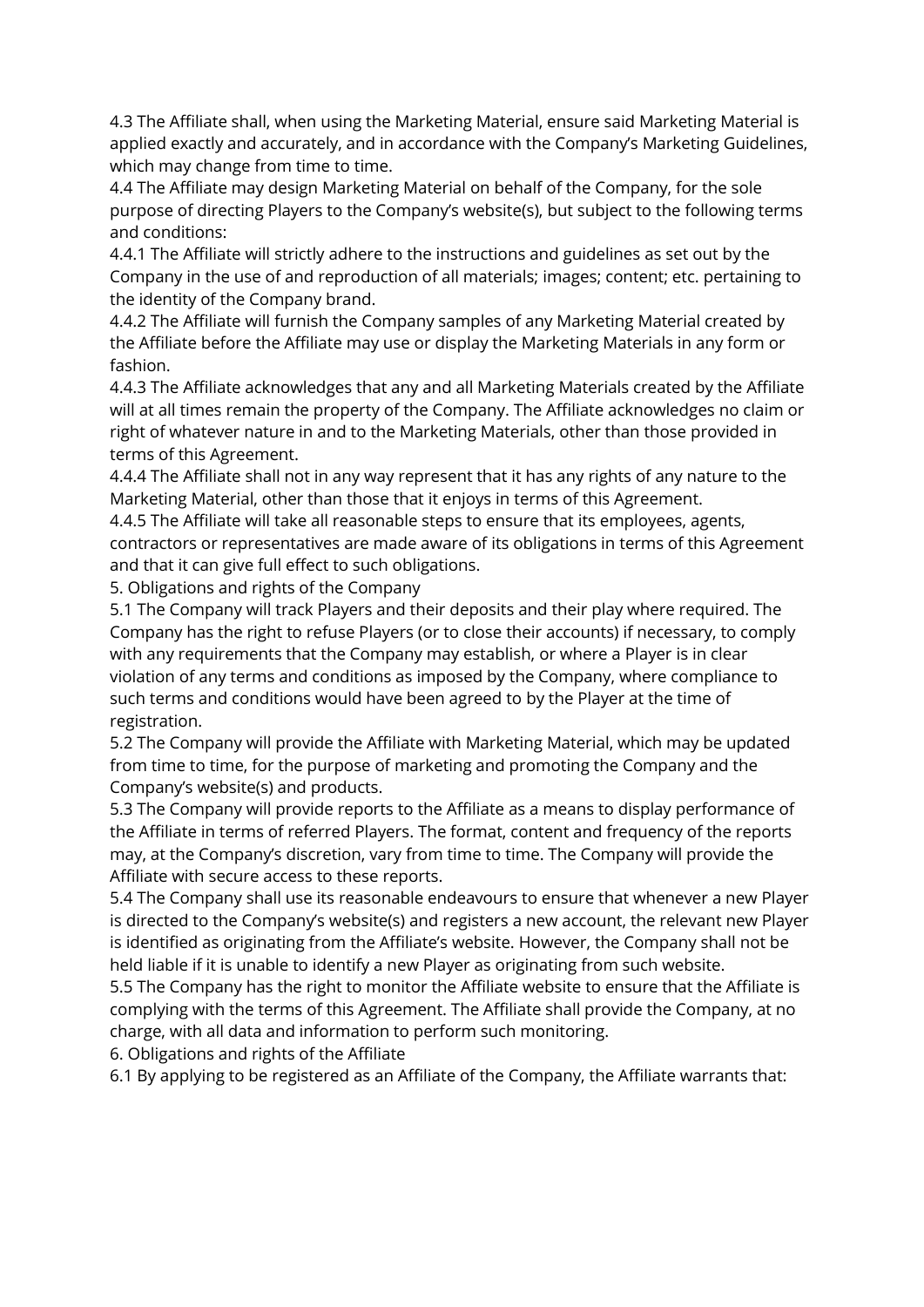6.1.1 The information the Affiliate provides to the Company on registration is complete, valid and honest;

6.1.2 The Affiliate submitting the application has the full right, power and authority to enter into this Agreement on behalf of itself of any other entity; and

6.1.3 The execution of and compliance with this Agreement, and the Affiliate's obligations and duties hereunder, do not currently and will not in future violate any agreement/s to which the Affiliate is a party, or by which the Affiliate is otherwise bound and obligated. 6.2 The Affiliate shall without undue delay inform the Company in writing if any of the provided information has changed.

6.3 The Affiliate undertakes to at all times comply with applicable laws and/or regulations, as well as instructions and guidelines as set out by the Company.

6.4 The Affiliate acknowledges that this Agreement does not grant the Affiliate an exclusive right or privilege to market the Company.

6.5 The Affiliate shall have no claims to CPA Payment or other compensation on business or revenues secured by or through persons or entities other than the Affiliate.

6.6 The Affiliate will not benefit from known or suspected traffic not generated in good faith. 6.6.2 The Company reserves the right to terminate this Agreement immediately should the Company become aware of the Affiliate taking part in or benefiting from traffic which may, at the sole discretion of the Company, be deemed as posing a threat to the image and/or normal operation of the Company in the provision of services. In addition, the assertion of damages by the Company remains reserved in any case.

6.7 The Affiliate may not, either directly or indirectly, be a party to the generation, processing, dissemination or the like of Spam;

6.7.1 Any form of Spam will result in the Affiliate's account being placed under review and all funds due to the Affiliate being withheld pending an investigation.

6.7.2 If the Company incurs expenses and/or damages in dealing with Spam generated mail or being blocked by third party Internet Service Providers, these same expenses and/or damages will be deducted from the Affiliate's account. If this occurs, the amount of such expenses and/or damages as determined by the Company will be deemed fair and final and acceptable to the Affiliate. Should these expenses and/or damages not be covered by the funds in the Affiliate's account, the Company has the right to investigate other alternative means for obtaining payment.

6.7.3 Should the Affiliate require more information regarding the Company's Spam policy, or should the Affiliate wish to report any incidences of Spam, the Affiliate should direct any questions and/or reports of Spam to:

6.8 During the Term of this Agreement, the Affiliate shall use its reasonable endeavours to display the most up to date Marketing Material on the Affiliate's website in a manner and location agreed by the Parties. The Affiliate shall not alter the form or operation of the Marketing Material without the Company's prior written consent.

6.9 In the event the Affiliate wishes to place Marketing Material on websites other than the Affiliate website, the Affiliate must first obtain the Company's written consent.

6.10 Subject to clause 10.9, if the Affiliate sells its business, this Agreement is automatically transferred to the purchasing company ("Purchasing Company"). The Affiliate account purchased and transferred will remain on the existing CPA payment plan that was in place at the time of the purchase.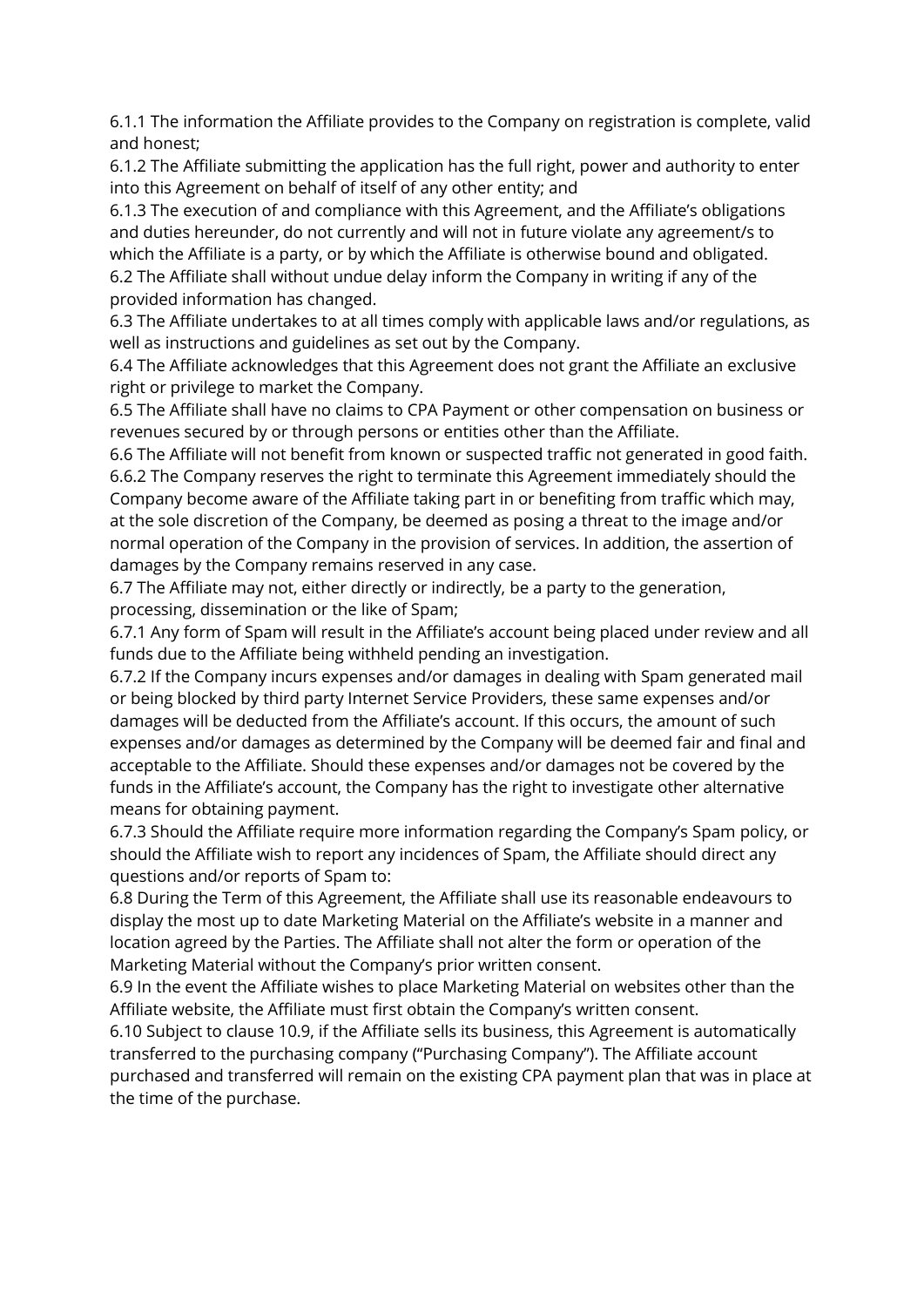6.11 The Affiliate shall not directly or indirectly benefit from, or be a party to, any money laundering or related illegal activities. It is recorded that the jurisdiction in which the Company operates has strict laws on money laundering that may impose an obligation upon the Company to report the Affiliate to the federal or local authorities within such jurisdiction if the Company knows, suspects or has any reason(s) to suspect that any transactions in which the Affiliate is directly or indirectly involved, inter alia, involve funds derived from illegal activities or are intended to conceal funds derived from illegal activities or involve the use of the Affiliate Program to facilitate criminal activity.

6.12 The Affiliate shall at all times comply promptly with any anti-money laundering related requests as may be required from the Affiliate by the Company.

6.13 Affiliates are forbidden from sending customers via brand bidding on CPA deal. 7. Confidential Information

7.1 Except as otherwise provided in this Agreement or with the consent of any other parties hereto, all Parties agree that all information, including, but not limited to, the terms of this Agreement, business information and technology concerning the Company or the Affiliate, shall remain strictly confidential and secret and shall not be utilised, directly or indirectly, by such party for its own business purposes or for any other purpose except and solely to the extent that any such information is generally known or available to the public through a source or sources other than such party hereto or its Affiliates.

7.2 During the term of this Agreement, the Affiliate may be entrusted with Confidential Information relating to the business, operations, or underlying technology of the Company and/or the Affiliate Program. The Affiliate agrees to neither disclose nor allow unauthorised use of the Confidential Information by third persons or outside parties unless the Affiliate has the Company's prior written consent, and that the Affiliate will use the Confidential Information only for the purposes necessary to further the purposes of this Agreement. The Affiliate's obligations with respect to Confidential Information shall survive the termination of this Agreement. An Affiliate may not be a party (whether directly or indirectly) to any Fraudulent Activity.

#### 8. Data Protection and Cookies

8.1 The Affiliate acknowledges and agrees that for the purpose and in terms of this Agreement, it shall not process any personal data on behalf of the Company. In the light of the foregoing, with respect to any personal data the Affiliate processes, the Affiliate undertakes to comply with any applicable data protection laws in the jurisdiction in which the Affiliate are domiciled and any jurisdictions in which the Affiliate operates, including the General Data Protection Regulation (GDPR) and the Privacy and Electronic Communications (EC Directive) Regulations 2003 and any new or amended data protection acts, regulations. 8.2 The Affiliate undertakes to comply with all applicable laws and/or regulations relating to the use of cookies and shall comply with all necessary notification procedures of the use of cookies to all visitors to the Affiliate's website(s).

8.3 The Affiliate undertakes to inform all users of the Affiliate's website(s) by way of privacy notice or by other appropriate means, that tracking technology will be installed on the user's hard drive once the user clicks on the Marketing Material. The Affiliate shall provide the users with the opportunity to reject the installation of such tracking technology in accordance with applicable data protection laws.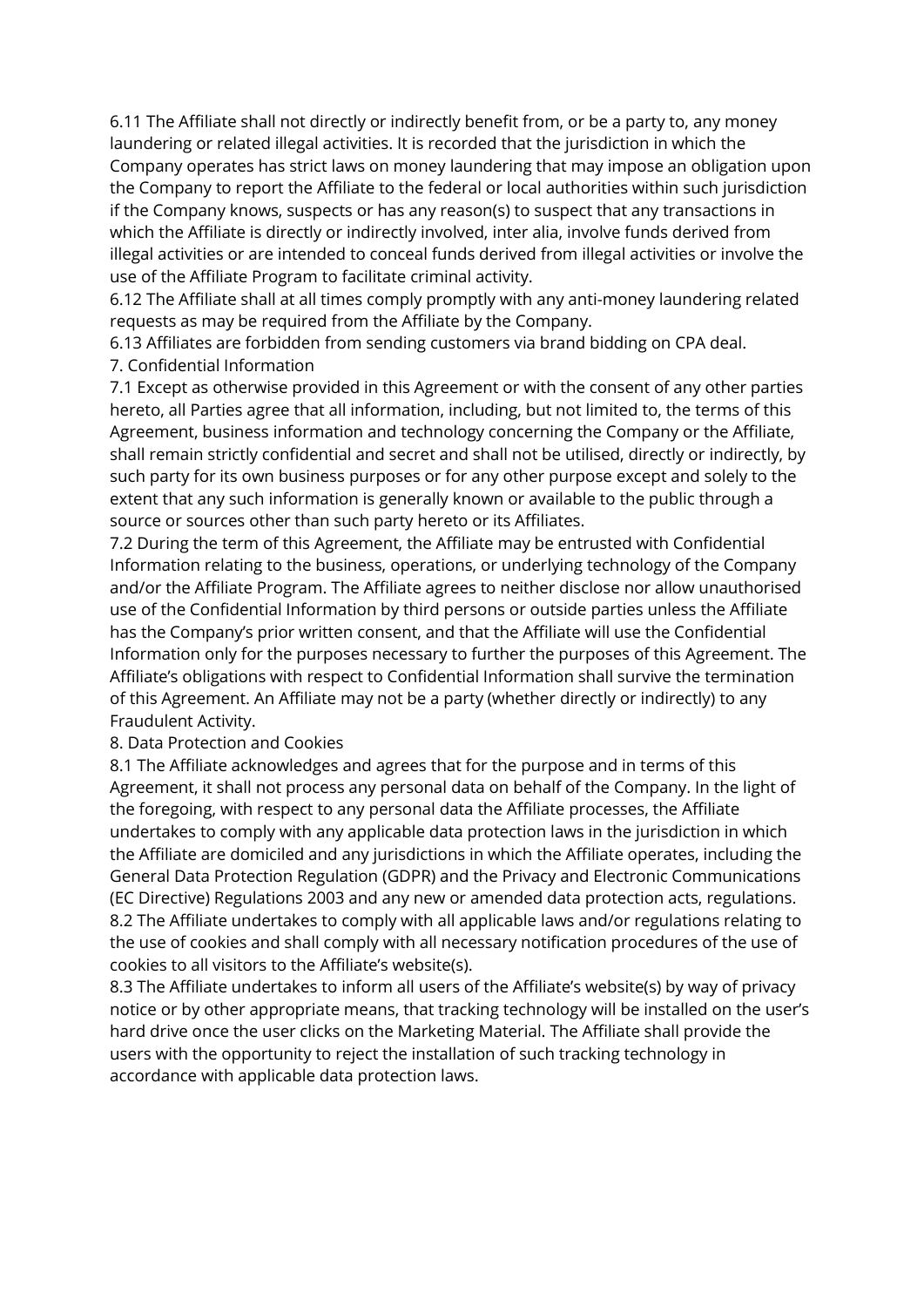## 9. NEW Affiliate Deals

9.1 As a new affiliate, after registering on GNGAffiliates you will be automatically set to the default deal stated in 2.4.1 "Standard Plan"

9.2.1 Every deal that differs from the "Standard Plan" will have 6 months expiration period unless otherwise stated.

9.2.2 In order a deal to be changed by the Operator, a prior notice of at least 15 days is needed by the Operator.

9.3 Deals that are custom and differs from the Standard Plan can not be changed without the agreement of both parties or without a prior notice by the operator.

9.4 Term 9.3 does not apply to the Standard Plan deal. This is a plan that can be changed at any given time and will apply for all Affiliates under it. For this the Operator must inform all affiliates under it via the provided email in the affiliate platform of each affiliate.

10. Affiliate Program T&C

## Calculation

10.1. In accordance with the CPA Payment Plan, an Affiliate will receive a one-off payment for every new Customer, more specifically: (a) when a Customer completes first registration, (b) deposits the minimum required amount and (c) meets the minimum wagering activity requirements, as previously agreed upon in writing with your Affiliate Manager.

10.2. Players marked as fraudulent, bonus abusers or which will self-exclude will not be considered qualified for the CPA reward; In the event of a Chargeback received against or issuance of credit to a Customer, that Customer will be discounted for the purpose of the CPA Plan;

10.3. GNGAffiliates does not pay for incentivized traffic in any form and we do not pay for schemes where a Customer is given or promised a percentage of the CPA as an incentive for becoming a Customer. Such incentivizes extends to any roulette playing schemes or casino systems where Customers are advised, in any way, on how to play to beat the online wagering system.

10.4. GNGAffiliates does not pay for CPA Customers sent via brand bidding.

10.5. After termination of this agreement, late converted payers will be considered qualified if deposit for the first time within 30 days from the termination date, unless agreement is terminated due to material breach by affiliate, in which case late converted players will not be considered qualified in any case.

High-Roller Policy

10.6 In any given month, if a Customer generates a negative net revenue of at least 10,000 EUR, he/she will be deemed to be, for the purposes of this section, a 'High-Roller'.

10.7 If the aggregate Net Revenue for the Affiliate, in that month, for a Brand is negative 2,000 EUR or greater, then the High-Roller policy as set out hereunder, will apply:

10.8.1 The negative Net Revenue will be voided within the calendar month where it was generated;

10.8.2 The player will be isolated from all reports and from the affiliate account;

10.8.3 Any future generated NGR by the player will not contribute to the affiliate earnings.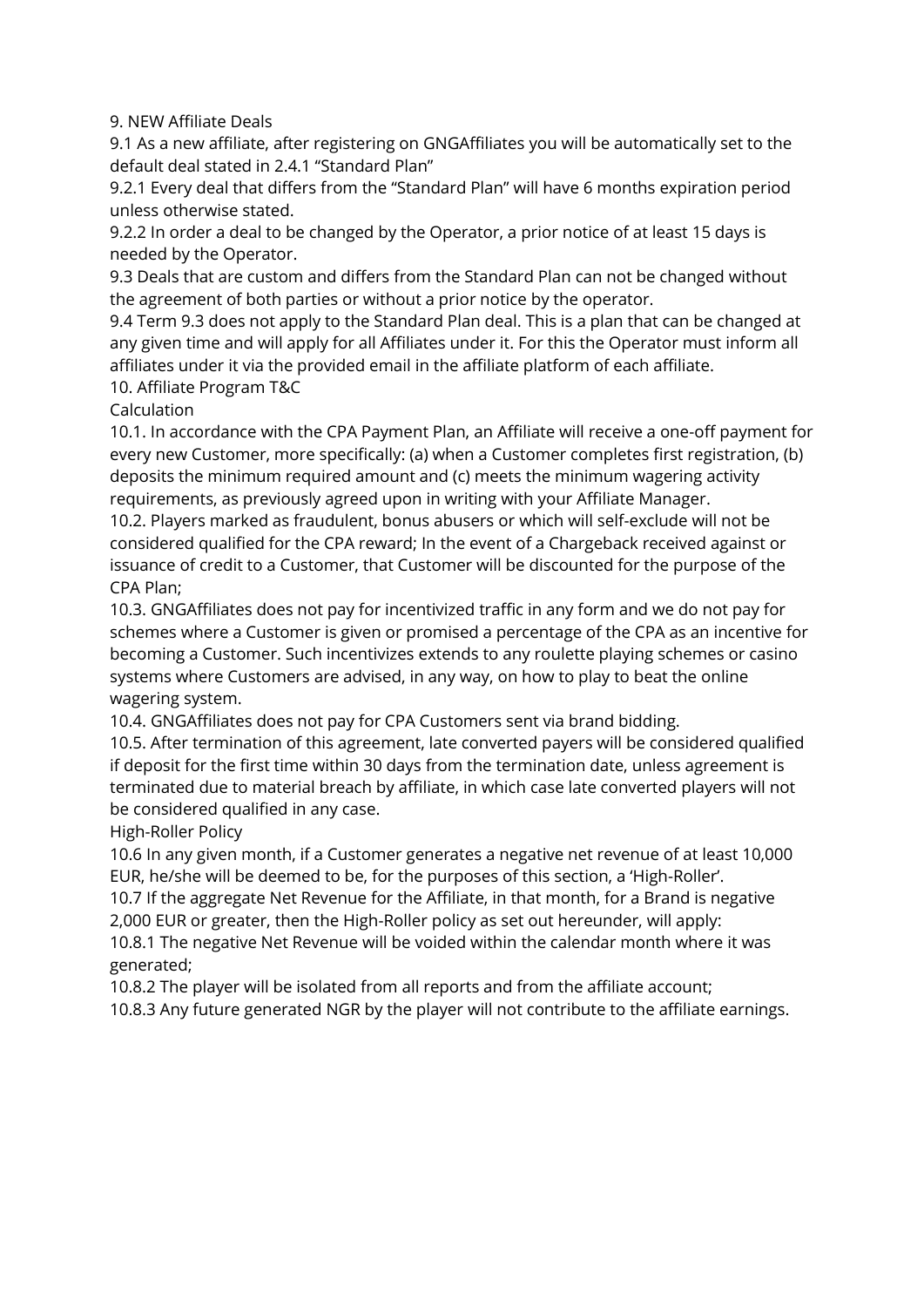11. Termination of this Agreement

11.1 Either Party has the right to terminate this Agreement at any time without cause with one (1) month written notice.

11.2 This Agreement can be terminated with immediate effect by the Company at any time should the Affiliate fail to comply with its obligations in accordance with this Agreement. 11.3 Notice of termination shall be given in writing by either Party to the other Party. For purposes of notification of termination, delivery via email is considered a written and immediate form of notification and the Agreement shall accordingly terminate with immediate effect.

11.4 Upon termination all rights granted to the Affiliate in any form in terms of this Agreement shall immediately terminate, regardless of whether or not the Company continues to permit activity (generation of revenue) from Players directed by the Affiliate after the termination. The Affiliate must immediately remove any reference to the Company or Promotions or Player Offers from its website/s, and disable any form/s of traffic or links from its website/s or traffic sources to same.

11.5 Upon termination, due to breach of this Agreement, and more precisely due to violation of the sections 3.2, 6.3, 6.6, 6.7, 6.8, 10.7, 10.9.3.3 and/or 11.4 by the Affiliate, the Affiliate shall not be entitled to receive a CPA Payment/s for the current month in which Termination occurred, or for any subsequent month/s after Termination Date, regardless of whether or not the Company continues to permit activity (generation of revenue) from Players directed by the Affiliate after the termination.

11.6 If the Company continues to permit activity (generation of revenue) from Players directed by the Affiliate after termination, this shall not be construed to constitute a continuation or renewal of this Agreement or a waiver of termination.

11.7 The Affiliate, the Company, its electronic cash provider, suppliers, contractors, agents, directors, employees, and representatives shall be released from all obligations and liabilities to each other occurring or arising after the date of such termination, except with respect to those obligations that by their nature are designed to survive termination, as set out in this Agreement. Termination will not exculpate the Affiliate from any liability arising from any breach of this Agreement which occurred prior to termination.

11.8 The Company may terminate this Agreement if it is determined at the Company's sole discretion that the Affiliate's website(s) is unsuitable. Unsuitable websites are, deemed to be, but not limited to, all websites that are aimed at children, promote violence, promote discrimination based on race, sex, religion, nationality, disability, sexual orientation, or age, promote illegal activities, or are otherwise considered by the Company to bring the Company into disrepute, or prejudice the interests of the Company in any way.

11.9 Sale of Affiliate Business, Website or Domain;

11.10 Death of Affiliate;

11.10.1 This Agreement shall be automatically terminated in the event the Affiliate's death, including any CPA Payment rights under this Agreement. For avoidance of doubt, the Company is not liable for any sums that may have been accrued to the deceased Affiliate as CPA Payment prior to his/her death and the Affiliate acknowledges and agrees that the Company shall not be obligated to pay the Affiliate's estate and/or beneficiaries any outstanding CPA Payment. The Affiliate hereby waives (on his/her behalf and on behalf of his/her estate, heirs, beneficiaries,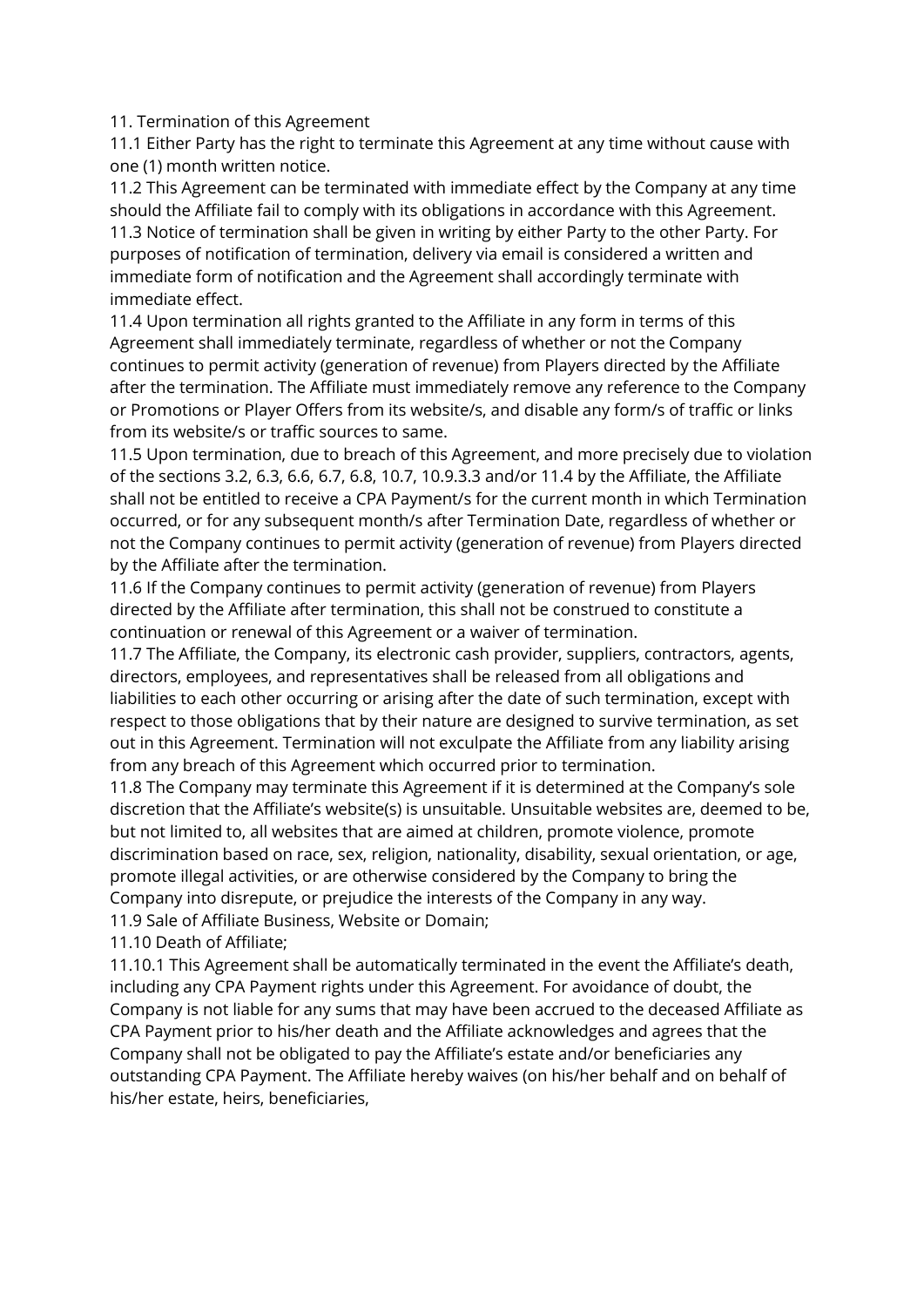successors or assigns) any rights that he/she (or they) may have to any further sums of money and/or CPA payment under this Agreement.

12. Relationship of Parties

12.1 The Affiliate and the Company are independent contractors, and nothing in this Agreement will create any partnership, joint venture, agency, franchise, sales representative, or employment relationship between the Parties. The Affiliate shall have no authority to make or accept any offers or representations on Company's behalf. The Affiliate shall not make any statement, whether on the Affiliates site or otherwise, that conflicts with this clause.

12.2 The Affiliate will not be treated as an employee with respect to any law, ordinance, rule, or regulation of any country whatsoever.

12.3 The Affiliate shall not make any claims, representations, or warranties in connection with the Company and the Affiliate shall have no authority to, and shall not, bind the Company to any obligations outside of this Agreement, unless agreed to in writing by the Company.

12.4 The Affiliate is solely responsible for payment of any and all taxes and/or fees that may arise in connection with the CPA Payment earned under this Agreement. The Affiliate warrants that it will pay any such applicable taxes and/or fees and the Affiliate shall keep the Company harmless from any claims whatsoever in this regard as set out in clause 12.1 below. If the cost is not covered by the Affiliate, the Company may at its sole discretion terminate this Agreement and clause 10.4 can come into effect.

13. Indemnity, Liability

13.1 The Affiliate shall defend, indemnify, and hold the Company and its electronic cash providers, suppliers, contractors, agents, directors, employees, and representatives harmless from and against any and all liabilities, losses, damages, and costs, including reasonable attorney's fees, resulting from, arising out of, or in any way connected with: 13.1.1Any breach by the Affiliate of any warranty, representation, or agreement contained in this Agreement;

13.1.2 The performance of the Affiliate's duties and obligations under this Agreement; 13.1.3 The Affiliate's negligence; or

13.1.4 Any injury caused directly or indirectly by the Affiliate's negligent or intentional acts or omissions, or the unauthorized use of the Company's banners and links, or the Affiliate Program.

13.2 In addition to clause 12.1, the Affiliate will indemnify and hold the Company harmless from all claims, damages, and expenses (including, and without limitation, attorneys' fees) relating to the development, operation, maintenance, and contents of the Affiliate's website(s).

13.3 The Company makes no express or implied warranties or representations with respect to the Affiliate Program or the CPA Payment arrangements (including, without limitation, their functionality, warranties of fitness, merchantability, legality, non-infringement, or any implied warranties arising out of a course of performance, dealing, or trade usage). In addition, the Company makes no representation that the operation of its website (including service and tracking) will be uninterrupted or error-free. The Company will not be liable for the consequences of any such interruptions or errors.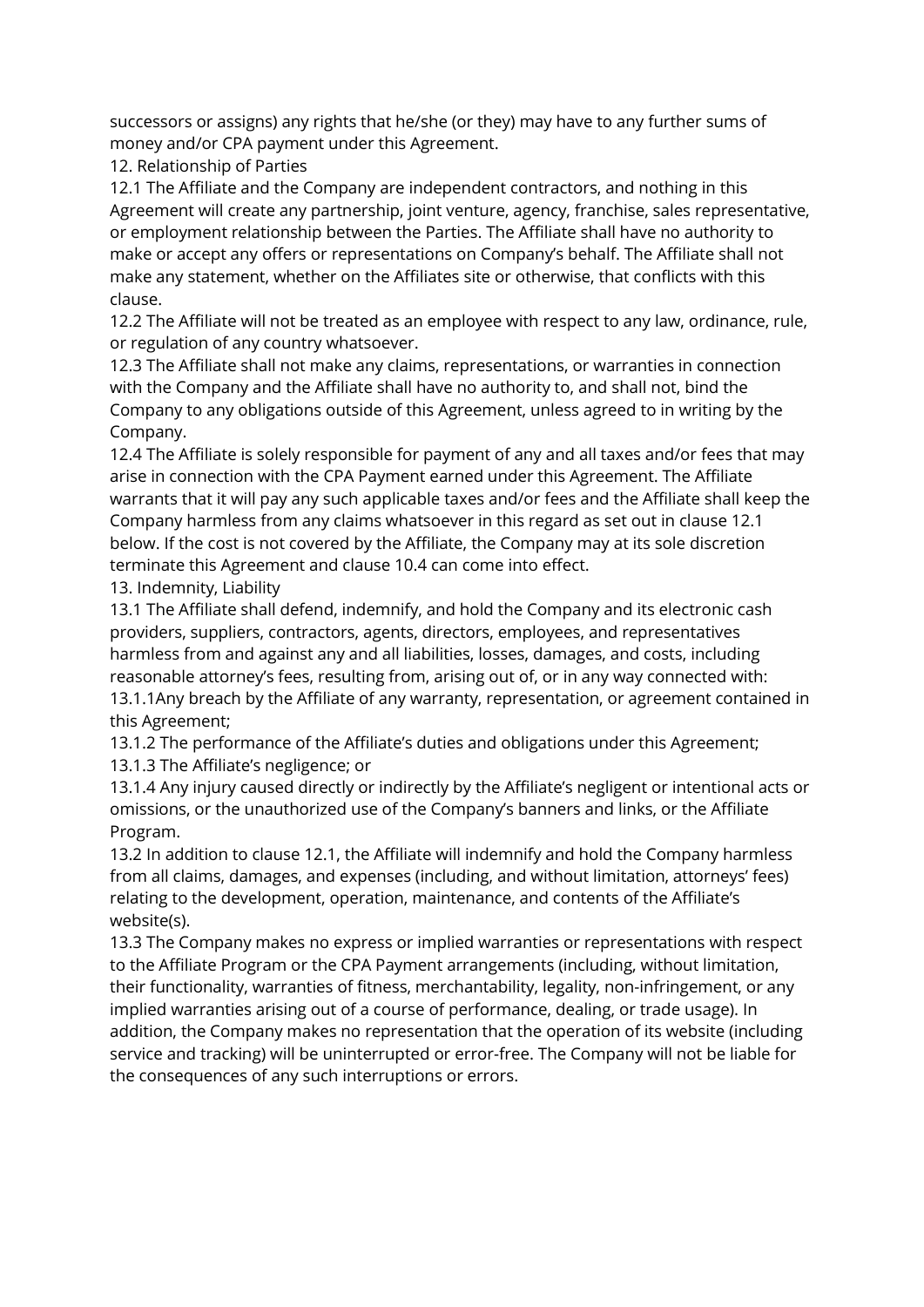#### 14. Miscellaneous

14.1 Both Parties shall give each other their mutual support in the giving of effect to the spirit, a purpose and object of this Agreement.

14.2 The Company's failure to enforce the Affiliates strict performance of any provision of this Agreement will not constitute nor be construed as a waiver of the Company's right to subsequently enforce such provision or any other provision of this Agreement.

14.4 This Agreement will stay in effect for as long as the Company makes this service available, unless this Agreement is terminated prior thereto pursuant to any right of termination set out in this Agreement.

14.5 The Company may amend, alter, delete, or add to any of the terms and conditions contained in this Agreement at any time and at the Company's sole discretion. Such amendments, alterations, deletions, or additions may be made on the basis that such amendments, alterations, deletions or changes are being made for the purposes of ensuring the financial and operational stability of the Company or comply with applicable laws. 14.6 Any amendments, alterations, deletions, or additions to this Agreement shall be effective immediately upon notice, where such notice will be sent to the Affiliate via email or by display on the Company's website, and where possible, Affiliates will be notified in writing thirty (30) days prior to such addition / amendment / alteration / deletion is to come into effect. Should the amendments essentially increase the obligations upon the Affiliate without being required by law, the Affiliate may terminate the Agreement with one month's

14.7.1 Launch of Fraud Check procedure.

14.7.2 GNGAffiliates deserve the rights to launch a fraud check at any given time by informing the affiliate over email.

14.7.3 During fraud investigation All outstanding Affiliate Earnings will be freeze until the procedure is completed.

14.7.4 Such investigation can last for maximum 4 weeks since the prior notice.

14.7.5 After completing the check, the operator will provide detailed report of the initiative. 14.7.6 In case Fraud has been confirmed the operator deserve the rights to void any generated winnings by the affiliate and to restrict the access to his account.

# Payment procedure for partners

# **1. General**

written notice.

1.1. The Marketing services agreement and any Annexes to it (hereinafter referred to as the

"Marketing services agreement") are mandatory and need to be signed by both the Provider and the Beneficiary.

1.2. By agreeing to participate in the Marketing/Affiliate Program, the Provider agree to use its best efforts to actively advertise, market and promote the Beneficiary Websites in accordance with the Marketing services agreement and the instructions of the Beneficiary. The Provider shall ensure that all activities taken will be in the best interest of the Beneficiary and will in no way harm the reputation of the latter.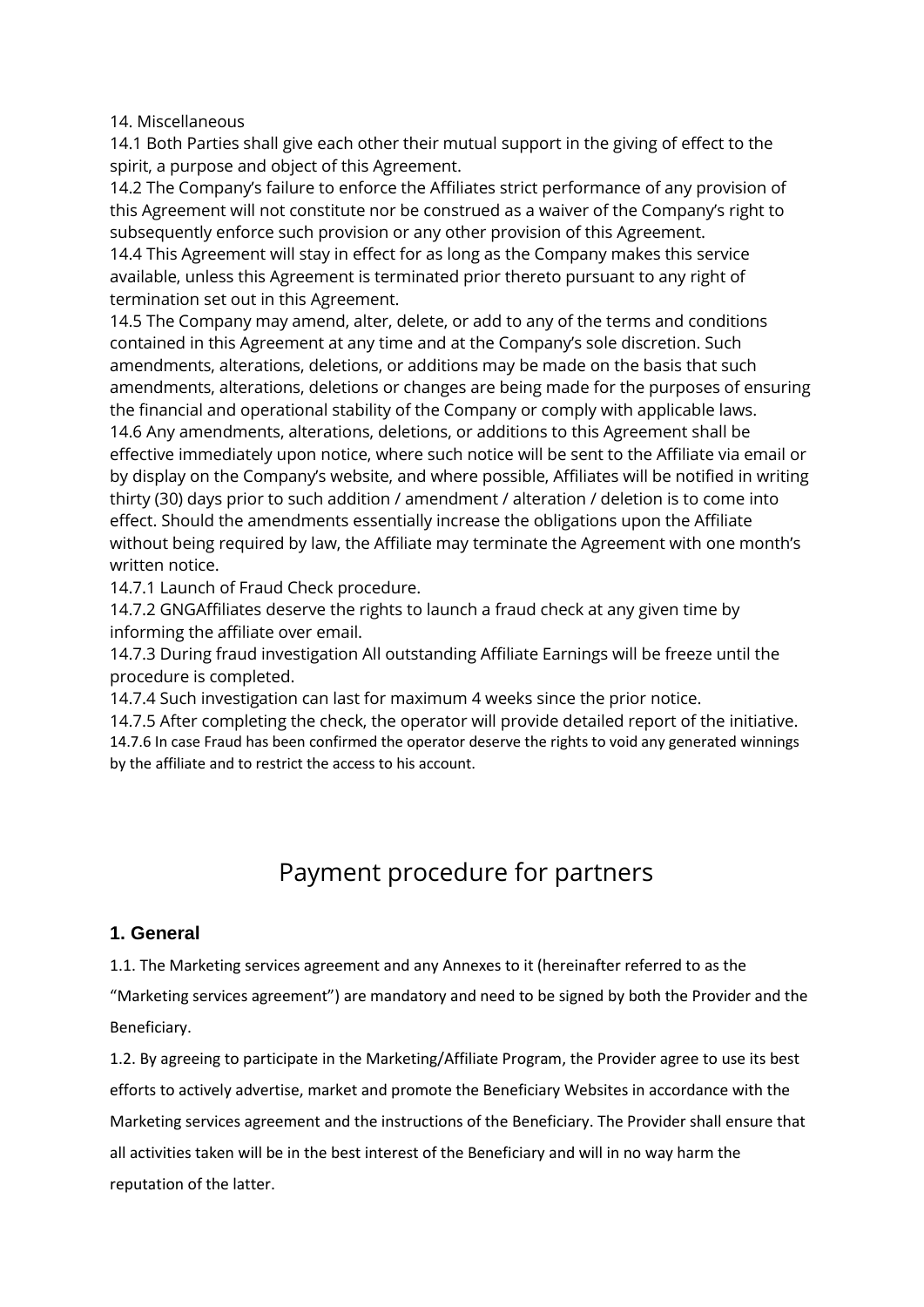1.3. The Provider is solely responsible for the development, operation and maintenance of the Provider's Website ("Website") and for all materials that appear on it. You shall at all times ensure that the Website(s) are compliant with all applicable laws, including General Data Protection Regulation (GDPR), and functions as a professional website.

1.3. The Provider shall not undertake any activities in violation of the intellectual property rights of the Beneficiary.

1.4. The Provider shall be solely responsible for all risk, costs and expenses incurred in meeting the obligations under the Marketing services agreement.

1.5. The Provider shall immediately provide to the Beneficiary all such assistance as is required and provide us with all such information as is requested by Beneficiary to monitor your activity under the Marketing services agreement.

1.6. During the period of the Marketing services agreement, the Provider may time to time be entrusted with confidential information relating to our business, operations, or underlying technology, etc. In this regard the Provider agree to avoid disclosure or unauthorized use of any such confidential information to third persons or outside parties unless you have our prior written consent. The Provider also agree that it will use the confidential information only for the purposes of the Marketing services agreement. The obligations with regard to this clause survive the termination of this agreement.

1.7. Upon termination the Provider must immediately remove all of banners or creatives from the Affiliate Website and disable all Affiliate Links from the Affiliate Website. The Provider will return to the Beneficiary any confidential information and all copies of it in your possession and control and will cease all uses of all Beneficiary Intellectual Property Rights.

1.8. The Beneficiary and the Provider are independent contractors and nothing in the Marketing services agreement will create any partnership, joint venture, agency, franchise, sales representative, or employment relationship between us. The Provider will have no authority to make or accept any offers or representations on our behalf. The Provider will not make any statement, whether on your site or otherwise, that would contradict anything in this Marketing services agreement.

1.9. In the case of Provider's breach (or, where relevant, suspected breach) of this Marketing services agreement or its negligence in performance under the relevant service, or failure to meet its obligations hereunder, the Beneficiary shall have the following remedies available:

a) the right to suspend your participation in the relevant program for the period required to investigate any potential breach of the agreement. During such period of suspension payment of Commissions will also be suspended.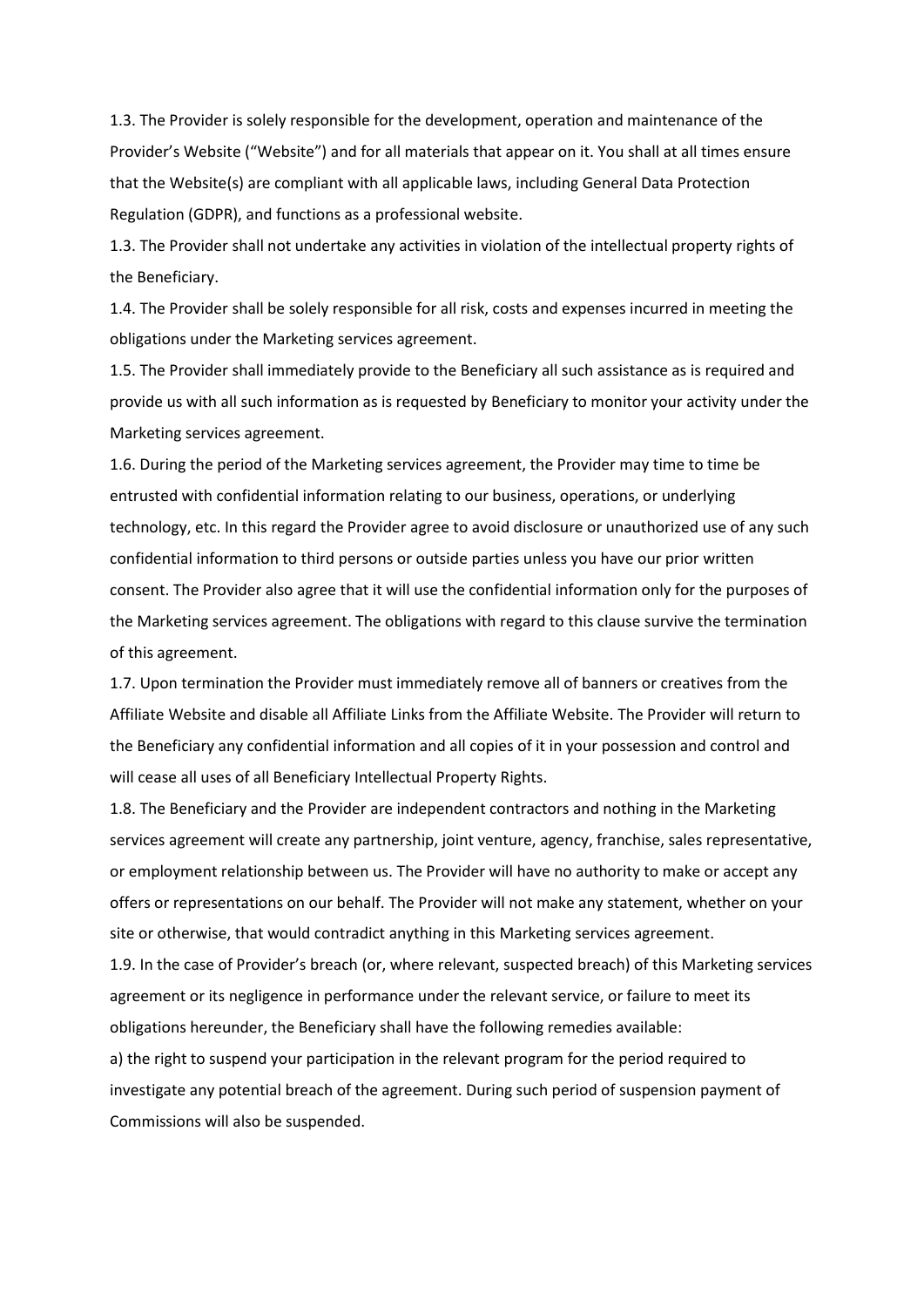b) the right to withhold any Commission or any other payment to the Provider arising from or relating to any specific campaign, traffic, content or activity conducted or created by the Provider which is in breach of the Provider's obligations under the Marketing services agreement. c) the right to withhold from the Commission monies which Beneficiary deems reasonable to cover any indemnity given by the Provider hereunder or to cover any liability of Beneficiary which arises as a result of the Provider's breach of the Marketing services agreement.

d) immediately terminate the Marketing services agreement.

# **1. Bank payments requirements (on GNGAffiliates, ScandyPartners and BluePartners)**

2.1. The below payment procedure for external partners is inseparable part of the signed Marketing service agreement between both side – provider and beneficiary. The procedure involves the following affiliates platforms: **GNGAffiliates, ScandyPartners and BluePartners.**

All communications between the parties are handled through the official company email:

#### **financial@peakgamble.com**

2.2. Minimum payment threshold of 500 Euro per affiliate platform. If this requirement is not met, the monthly earning remains to be paid for the next month.

2.3. Companies registered in Europe need to provide VAT number in order to receive the total earned amount. If there is no VAT registration (or no VAT number provided) the payment will be processed for 80% of the total earned amount, as the rest of 20% will be paid by the provider as required under the applicable tax rules. The amount to be paid must match the total amount of the issued Invoice.

2.4. Payments to individuals in Europe (without VAT registration) will be processed for 80% of the total earned amount (the rest of 20% will be paid by the provider as required under the applicable tax rules)

2.5. Companies registered outside of Europe should provide evidence such as certificate of good standing and/or certificate or other document evidencing their tax registration evidencing their status as business entity.

2.6. Bank payments to offshore countries (Isle of man, Gibraltar, etc.) won't be processed.

# **2. Skrill and PayPal payments requirements**

3.1. Minimum payment threshold of 500 Euro per affiliate platform. If this requirement is not met, the monthly earning remains to be paid for the next month.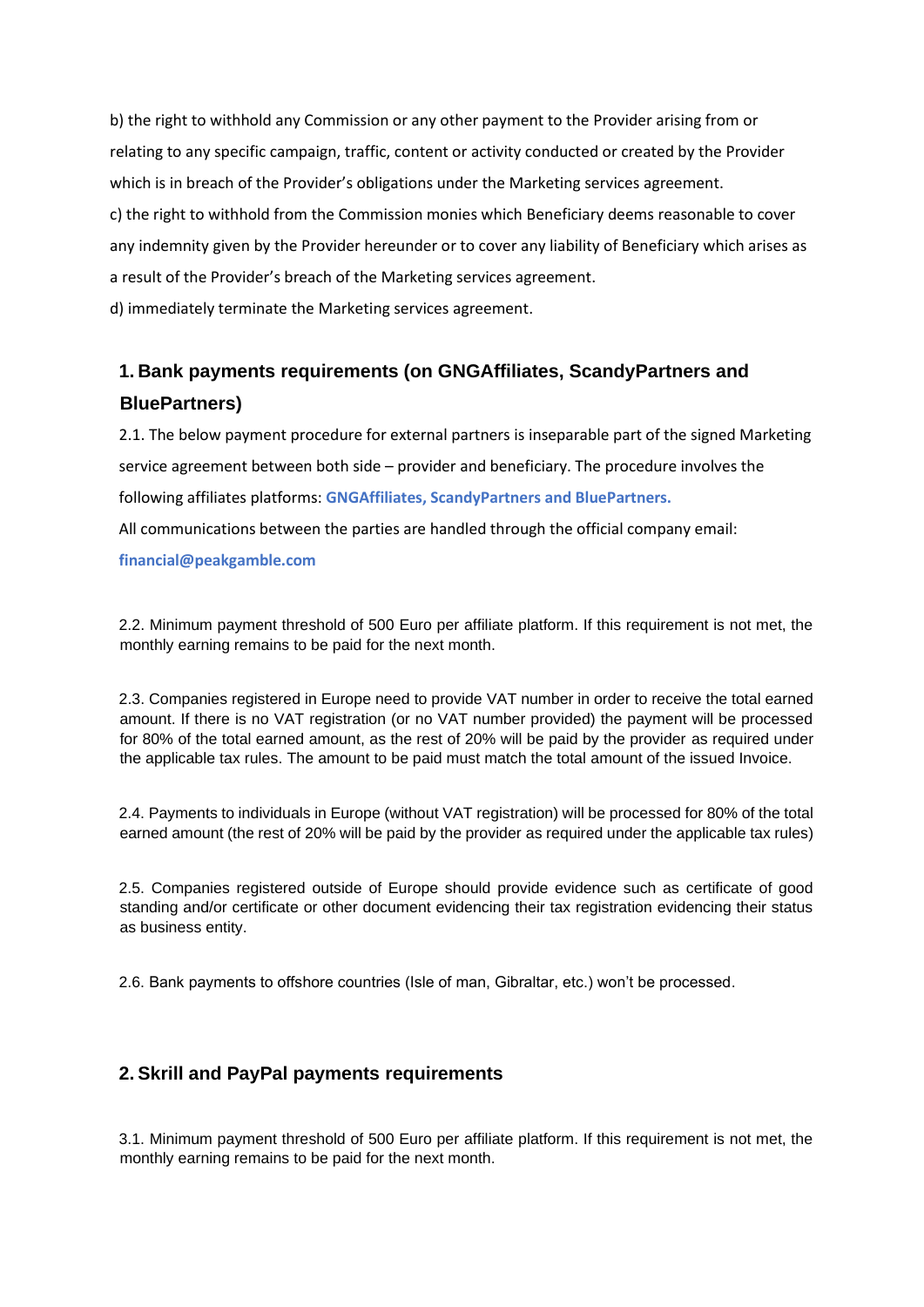3.2. Companies registered in Europe need to provide VAT number in order to receive the total earned amount. If there is no VAT registration (or no VAT number provided) the payment will be processed for 80% of the total earned amount, as the rest of 20% will be paid by the provider as required under the applicable tax rules. The amount to be paid must match the total amount of the issued Invoice.

3.3. Payments to individuals in Europe (without VAT registration) will be processed for 80% of the total earned amount (the rest of 20% will be paid by the provider as required under the applicable tax rules.

3.4. Companies registered outside of Europe should provide evidence such as certificate of good standing and/or certificate or other document evidencing their tax registration evidencing their status as business entity.

3.5. Skrill payments to offshore countries (Isle of man, Gibraltar, etc.) won't be processed.

3.6 The following Skrill details must be provided to proceed with the payment: **Skrill E-mail** and **Skrill ID**

# **3. Invoice requirements**

4.1. Invoices for the previous month earnings and all extra payments must be provided till 10th of the following month.

4.2. Invoice date (month) must either match or follow the month of the earned commission and extra payments (if any).

*Example: if you have earnings for January the issued invoice must be with January or February date*

4.3. If we receive invoice after 10th of the following month, payments will not be processed, and invoice will not be booked. In that case the payment will be postponed for next month and a new invoice must be issued with appropriate date (see above).

*Example: if you have earnings for January and the issued invoice is received after 10th of February our financial department will contact you and inform you that you must issue new invoice with February date including earnings for January and February and extra payment (if any) which will be proceeded for payment in March*

4.4. If the partner is working with more than one platform you can issue one invoice, but with split amounts per platform (see template in the appendix)

4.5. The total invoice (issued by the provider) amount should match the Affiliate monthly earnings calculated by the platform. Exceptions are possible only for the following reasons:

- No VAT and a 20% deduction is applied (see above paragraph)

- Extra fees for registration, additional exposure etc. – with signed annex from both parties